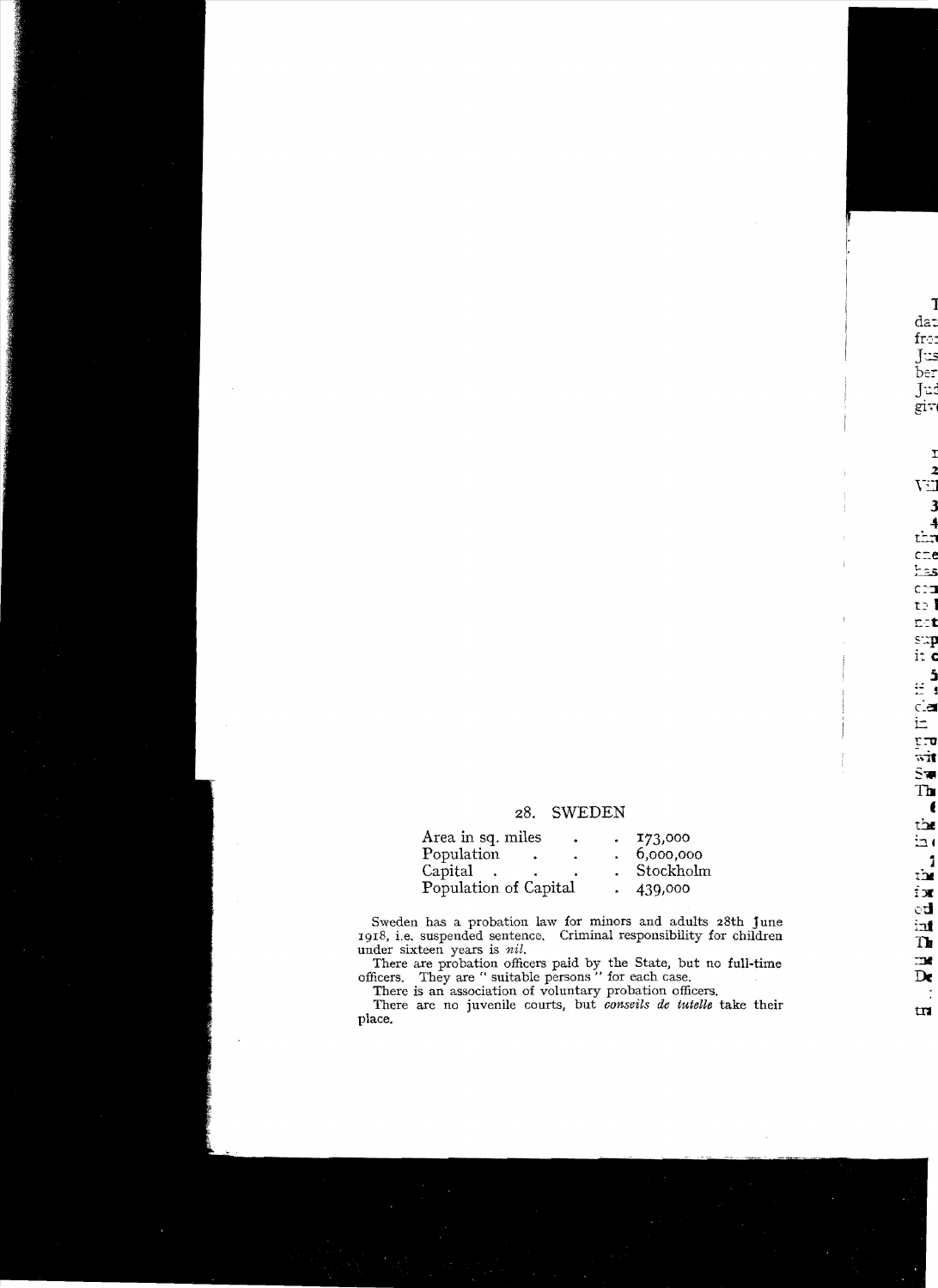# SWEDEN

The replies to my questionnaire were received in English, dated 26th May 1926, from Stockholm. They were supplied from Justitie-departmentet on behalf of the Minister of Justice. A second set of replies was received 25th September 1926; these are combined in the answers given below. Judge Haraid Salomon's article is so important that it is given below almost in full.

I. There is a probation law.

2. It is called " Probation of Offenders Law " (Lagen om Villkorlig dom), 28th June 1918.

3. It applies to minors as weil as adults.

4. During probation, which generally lasts from one to three years, the offender is under the superintendence of one of the court-designated probation officers. The offender has during superintendence to lead a proper life, avoid bad company, etc. If it can be presumed that the offender is to be corrected without superintendence, it (probation) shall not take effect. The court has the right to decide that superintendence shall cease, if after six months of probation it can be presumed that the offender will correct himself.

5. The probation officer is one of the following persons if suitable and willing to serve-viz. a municipal man, clergyman, merchant, relative, etc. He is often engaged in voluntary societies subventioned by the State. The probation officer receives during the first month of service with a case 12 Swedish crowns paid by the Treasury and 3 Swedish crowns for each of the months following thereafter. The work therefore may be considered as honorary.

6 and 8.-Every prosecuted person concerning whom there is doubt as to the state of his mind must be examined in order to ascertain his mental condition.

7,9 and 10. If a prosecuted person is committed to prison the examination always takes place in the prison, the division for lunaties in the prison, or in the lunatie asylums; in other cases usually in a lunatie asylum. The extent of the intelligence test is determined by the examining physician. The medical report is thereafter sent to the Medical Department in Stockholm for critical examination. The Medical Department's report is sent to the court.

II. There is no special educational course of study for training probation officers.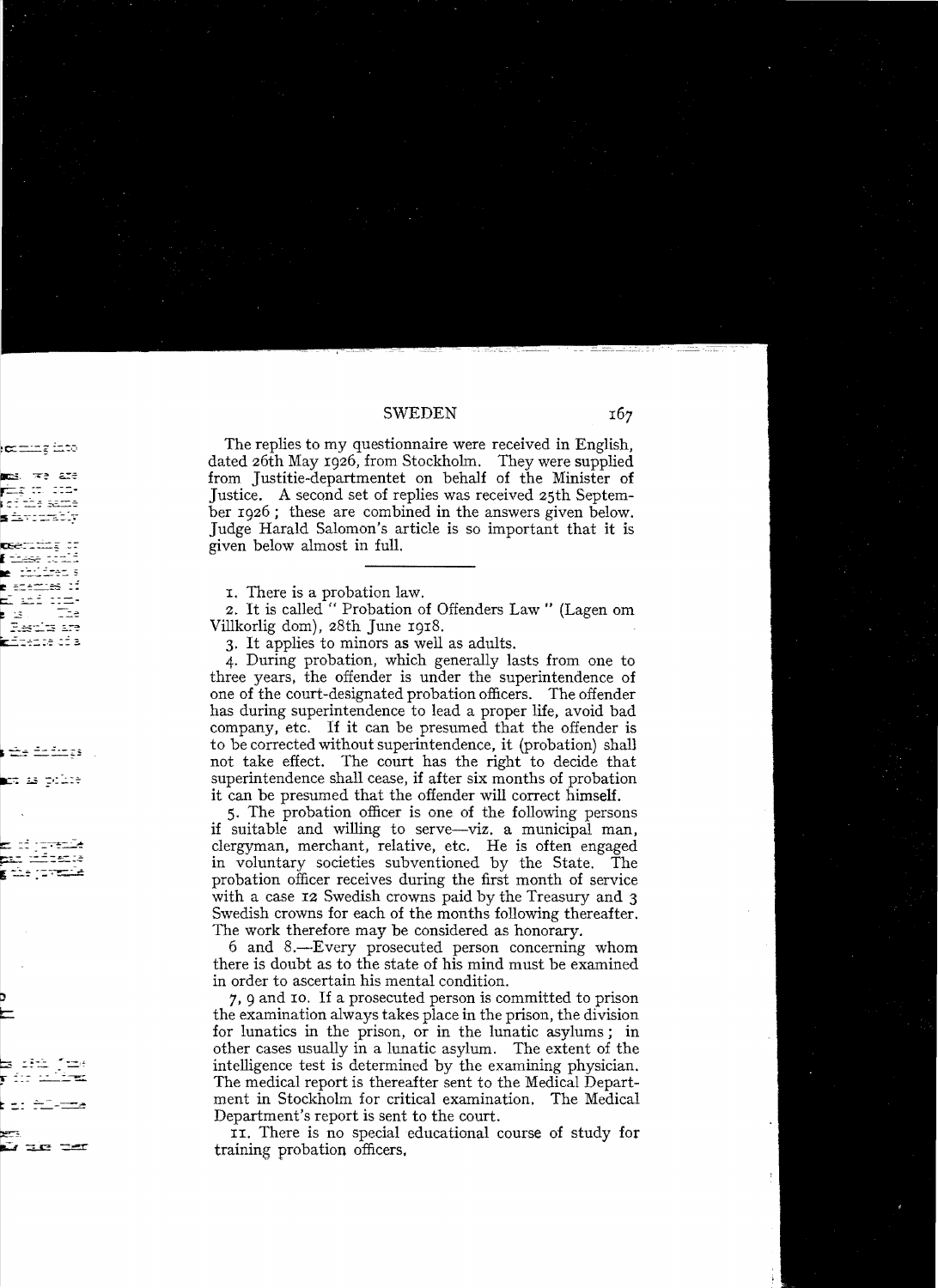*1Z.* The judge refers offenders for medical and mental examinations where necessary before the trial and the director or the physician of the prison after the trial.

13. There is an association of voluntary probation officers. 14. There are no fuil-time paid probation officers.

### SUPPLEMENTARY INFORMATION

#### THE SWEDISH PROBATION SYSTEM

### *By* HARALD SALOMON, *]udge of the City Court of Stockholm*

The probation system was introduced into the Swedish Penal Code by a law *concerning suspended sentence* which came into force on ist January 1919. Suspended sentence may practically only be used in the case of first offenders who have been sentenced to not more than six months' hard labour or one year's imprisonment. The time during which the sentence is suspended is three years. In exceptional cases suspended sentence mayalso be applied to those sentenced to pay a fine. The time of suspension is then one year.

The probation period is at the least six months, at the most three years. The probation officer has to give to the court a written report of the case every three months or oftener.

The offender shall, as a rule, be placed under the supervision of a suitable person *(probation officer)* appointed by the court, who is entitled to a trifling remuneration from the State.

The offender shall, whether he be put on probation or not, obey certain general rules for securing that he lead an honest and industrious life, avoid bad company, and make up for any damage caused<br>by his criminal act. If he is put on probation, he is also subjected If he is put on probation, he is also subjected to certain special conditions.

A condition exacting obedience to the probation officer may be imposed by the court on offenders under twenty-one years of age.

If the court has decreed obedience in general—as is usually the case-the probation officer has a right to impose special rules and regulations, such as he thinks to be necessary for the correction of the offender. As examples may be cited: prohibition against visiting certain places, or associating with certain persons ; an injunction to enter a refuge home and to submit to the rules of the home; to accept work offered, and not to give it up without the permission of the probation officer; to abstain from intoxicating liquor; not to visit saloons, etc.

It is to be noted, however, that according to the Swedish law the probation officer may prescribe abstention from intoxicating liquor as soon as he considers it necessary for the correction of the offender, even if the offence was not drunkenness or an offence committed under the influence of drink (thus differing from the English Probation of Offenders Act).<br>If during the probation period the probationer should commit

a crime for which he is sentenced to penal servitude or imprisonment, the suspension of the sentence is annulled; should be be fined only,